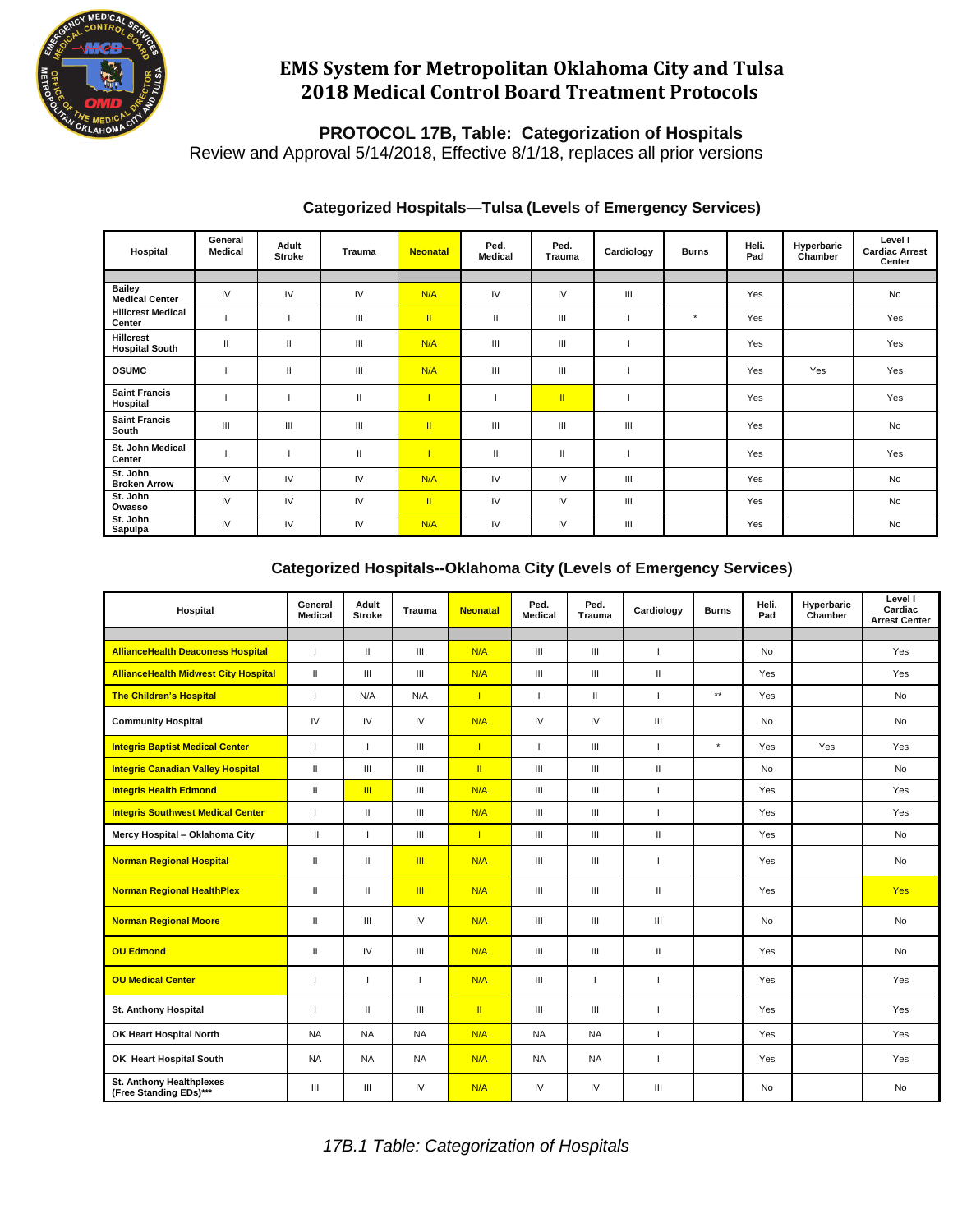

# **EMS System for Metropolitan Oklahoma City and Tulsa 2018 Medical Control Board Treatment Protocols**

 **PROTOCOL 17B, Table: Categorization of Hospitals**

Review and Approval 5/14/2018, Effective 8/1/18, replaces all prior versions

### **Specialty Hospitals, Healthcare Facilities, and Additional Service Capabilities**

| <b>Veterans</b><br><b>Administration Hospital</b><br><b>OKC</b>                                   | Predominately a medical and surgical facility for the veteran population. The<br>Veterans Administration Hospital is capable of managing patients with complex<br>medical illnesses and non-Priority 1 traumatic injuries.                                                                                                                                                                                                                                                                                                                                                                                                                                                                                                                                                                                                                                                                                                       |
|---------------------------------------------------------------------------------------------------|----------------------------------------------------------------------------------------------------------------------------------------------------------------------------------------------------------------------------------------------------------------------------------------------------------------------------------------------------------------------------------------------------------------------------------------------------------------------------------------------------------------------------------------------------------------------------------------------------------------------------------------------------------------------------------------------------------------------------------------------------------------------------------------------------------------------------------------------------------------------------------------------------------------------------------|
| <b>Bone and Joint Hospital</b><br><b>OKC</b>                                                      | Predominately an orthopedic referral facility; Level IV Trauma Center                                                                                                                                                                                                                                                                                                                                                                                                                                                                                                                                                                                                                                                                                                                                                                                                                                                            |
| <b>Oklahoma Heart</b><br><b>Hospital (North &amp; South</b><br><b>Campus) OKC</b>                 | Predominately a medical and surgical facility for Priority I and II assigned and<br>unassigned patients with cardiac related symptoms.                                                                                                                                                                                                                                                                                                                                                                                                                                                                                                                                                                                                                                                                                                                                                                                           |
| <b>OU Medical Center,</b><br>(Dean McGee Eye<br>Institute) OKC                                    | OUMC is affiliated with Dean McGee Eye Institute. Patients with isolated ocular<br>trauma with loss of vision, change in the appearance of the eye, or severe ocular<br>pain should be transported to OUMC Presbyterian Tower for most expeditious<br>access to ocular services.                                                                                                                                                                                                                                                                                                                                                                                                                                                                                                                                                                                                                                                 |
| <b>OU Medical Center,</b><br><b>OKC</b>                                                           | Labor and Delivery Services should only receive pregnant women with<br>an obstetrical complaint and a gestational period greater than 20 weeks.                                                                                                                                                                                                                                                                                                                                                                                                                                                                                                                                                                                                                                                                                                                                                                                  |
| <b>McBride Clinic</b><br><b>Orthopedic Hospital</b><br><b>OKC</b>                                 | Predominately an orthopedic referral facility; Level IV Trauma Center                                                                                                                                                                                                                                                                                                                                                                                                                                                                                                                                                                                                                                                                                                                                                                                                                                                            |
| <b>Level I Cardiac Arrest</b><br><b>Center</b>                                                    | Cardiac intervention capabilities including a Cardiac Cath Lab and an<br>interventional cardiologist available 24 hours a day, seven days a week;<br>a therapeutic hypothermia method to cool the patient for at least 12<br>hours after a cardiac arrest.                                                                                                                                                                                                                                                                                                                                                                                                                                                                                                                                                                                                                                                                       |
| <b>Center for Orthopedic</b><br><b>Reconstruction &amp;</b><br>Excellence (CORE),<br><b>Jenks</b> | Predominately an orthopedic referral facility that should only receive<br>surgical related patients with a chief complaint related to a scheduled<br>surgery at CORE within the next 7 days or a surgery that was performed<br>at CORE within the past 30 days. The patient's surgeon (or the call<br>coverage surgeon) must be contacted and agree to accept the patient at<br>CORE's "Emergency Department" prior to EMSA transport. The patient<br>and/or patient representative (eg. family) has the responsibility to<br>provide the treating EMS personnel the contact number for the<br>surgeon/physician at CORE. The EMSA Communications Center will<br>attempt to contact that surgeon/physician at CORE on a recorded line. If<br>no answer from the surgeon/physician at CORE within 10 (TEN) minutes<br>of attempted notification, an alternate destination shall be selected to<br>promote efficient scene time.   |
| <b>Oklahoma Surgical</b><br><b>Hospital (OSH) Tulsa</b>                                           | Predominately a surgical referral facility that should only receive<br>surgical related patients with a chief complaint related to a scheduled<br>surgery at OSH within the next 7 days or a surgery that was performed at<br>OSH within the past 30 days. The patient's surgeon (or the call coverage<br>specialist partner) must be contacted and agree to accept the patient at<br>OSH's "Emergency Department" prior to EMSA transport. The patient<br>and/or patient representative (eg. family) has the responsibility to<br>provide the treating EMS personnel the contact number for the<br>surgeon/physician at OSH. The EMSA Communications Center will<br>attempt to contact that surgeon/physician at OSH on a recorded line. If<br>no answer from the surgeon/physician at OSH within 10 (TEN) minutes<br>of attempted notification, an alternate destination shall be selected to<br>promote efficient scene time. |